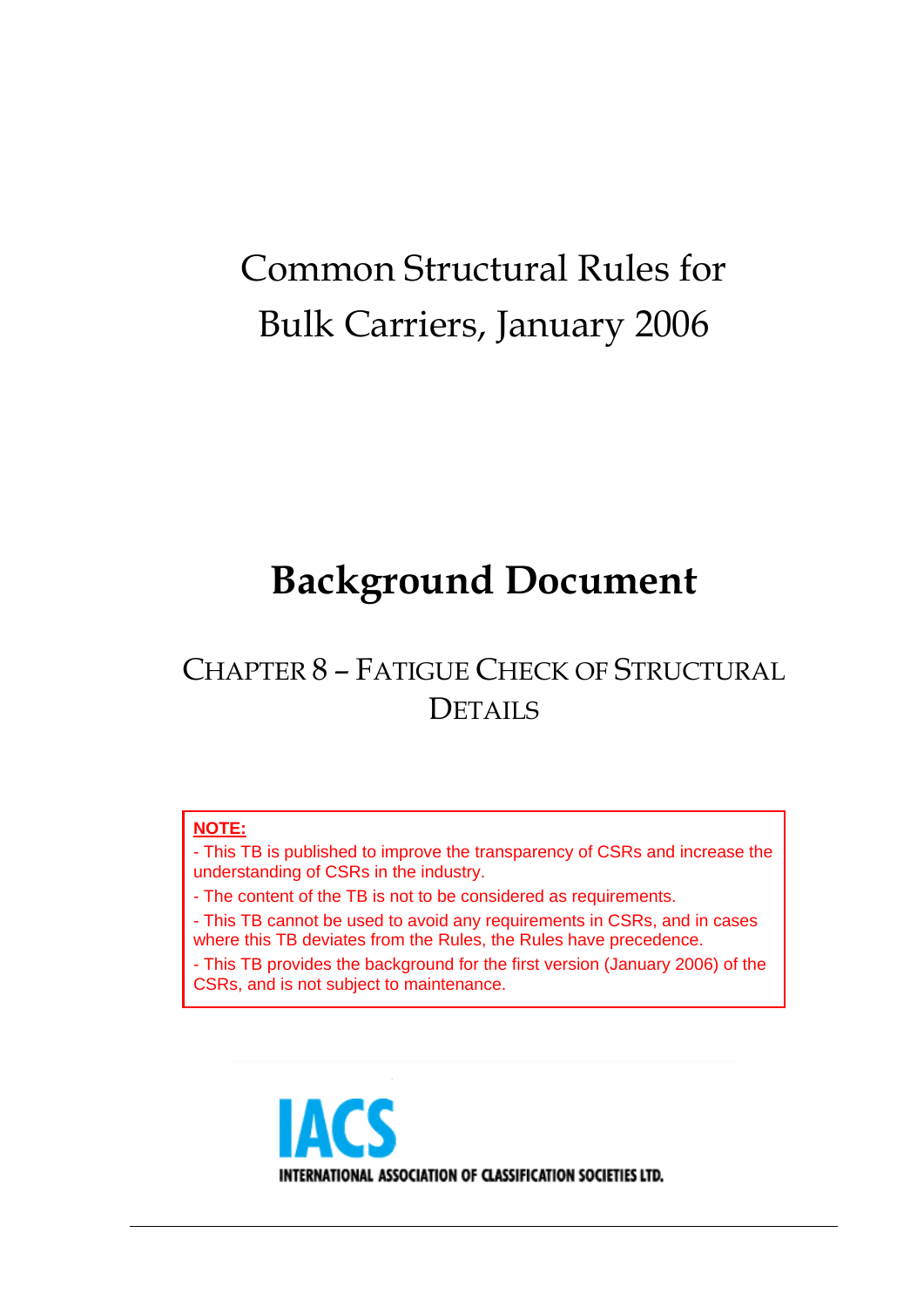## **© IACS - the International Association of Classification Societies and the International Association of Classification Societies Limited**

All rights reserved.

Except as permitted under current English legislation no part of this work may be photocopied, stored in a retrieval system, published, performed in public, adapted, broadcast, transmitted, recorded or reproduced in any form or by means, without prior permission of the copyright owner.

Where IACS has granted written permission for any part of this publication to be quoted such quotation must include acknowledgement to IACS.

Enquiries should be addressed to the Permanent Secretary, International Association of Classification Societies Ltd, 36 Broadway London, SW1H 0BH Telephone: +44 (0)20 7976 0660 Fax: +44 (0)20 7808 1100 Email: PERMSEC@IACS.ORG.UK

#### **Terms and Conditions**

The International Association of Classification Societies (IACS), its Member Societies and IACS Ltd. and their directors, officers, members, employees and agents (on behalf of whom this notice is issued) shall be under no liability or responsibility in contract or negligence or otherwise howsoever to any person in respect of any information or advice expressly or impliedly given in this document, or in respect of any inaccuracy herein or omission herefrom or in respect of any act or omission which has caused or contributed to this document being issued with the information or advice it contains (if any).

Without derogating from the generality of the foregoing, neither the International Association of Classification Societies (IACS) nor IACS Ltd. nor its Member Societies nor their directors, officers, members, employees or agents shall be liable in contract or negligence or otherwise howsoever for any direct, indirect or consequential loss to any person caused by or arising from any information, advice, inaccuracy or omission given or contained herein or any act or omission causing or contributing to any such information, advice, inaccuracy or omission given or contained herein. Any dispute concerning the provision of material herein is subject to the exclusive jurisdiction of the English courts and will be governed by English Law.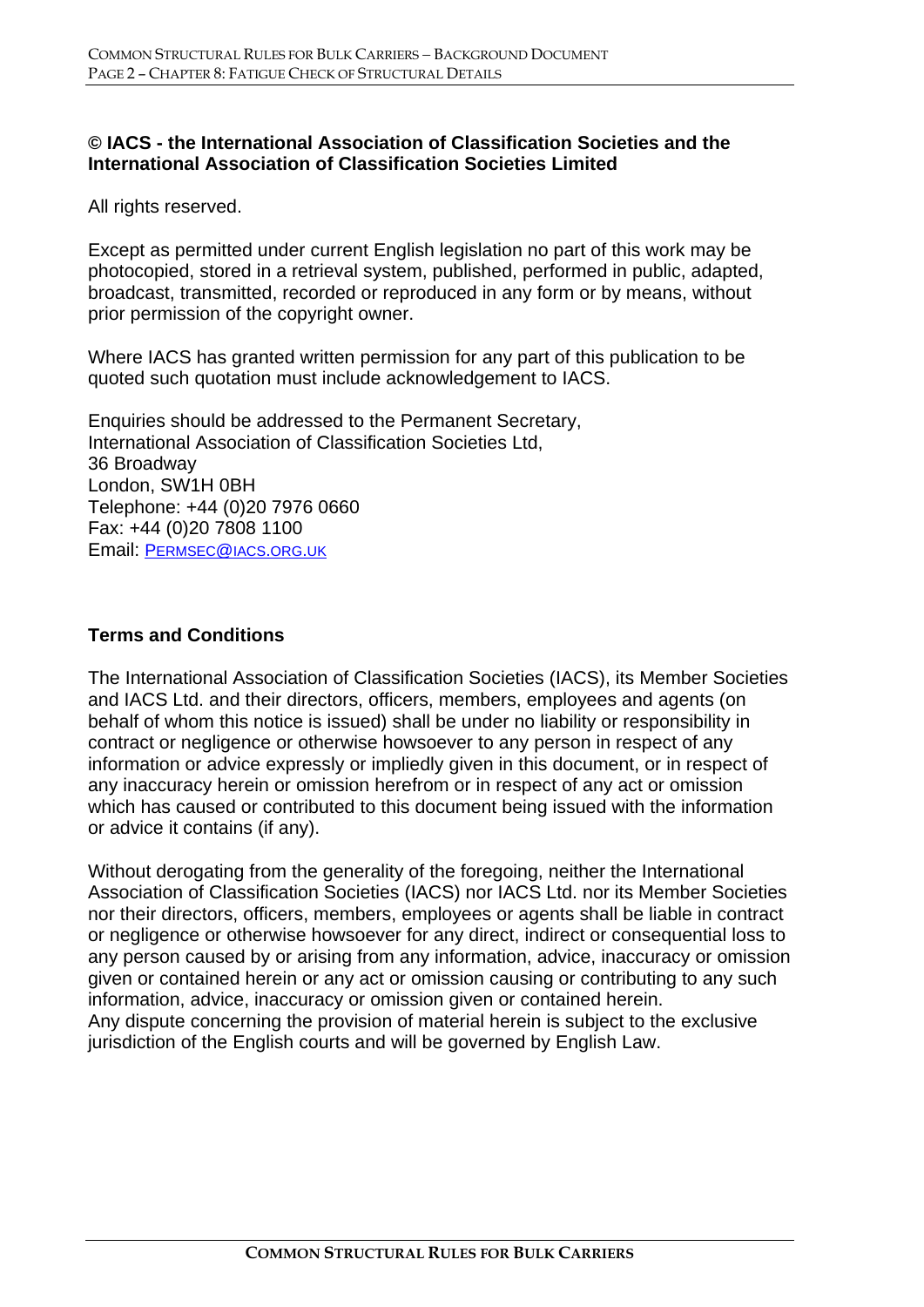## **TABLE OF CONTENTS:**

| 1              |                          |  |  |  |  |  |
|----------------|--------------------------|--|--|--|--|--|
|                | 1.1<br>1.2<br>1.3        |  |  |  |  |  |
| $\overline{2}$ |                          |  |  |  |  |  |
|                | 2.1<br>2.2<br>2.3<br>2.4 |  |  |  |  |  |
| 3              |                          |  |  |  |  |  |
|                | 3.1<br>3.2               |  |  |  |  |  |
|                |                          |  |  |  |  |  |
| 1              |                          |  |  |  |  |  |
|                | 1.1                      |  |  |  |  |  |
| $\overline{2}$ |                          |  |  |  |  |  |
|                | 2.1<br>2.2<br>2.3        |  |  |  |  |  |
| 3              |                          |  |  |  |  |  |
|                | 3.1<br>3.2<br>3.3        |  |  |  |  |  |
| 4              |                          |  |  |  |  |  |
|                | 4.1                      |  |  |  |  |  |
|                |                          |  |  |  |  |  |
| 1              |                          |  |  |  |  |  |
|                | 1.1                      |  |  |  |  |  |
| $\overline{2}$ |                          |  |  |  |  |  |
|                | 2.1<br>2.2               |  |  |  |  |  |
| 3              |                          |  |  |  |  |  |
|                | 3.1<br>3.2               |  |  |  |  |  |
|                |                          |  |  |  |  |  |
| 1              |                          |  |  |  |  |  |
|                | 1.1                      |  |  |  |  |  |
| 2              |                          |  |  |  |  |  |
|                | 2.1                      |  |  |  |  |  |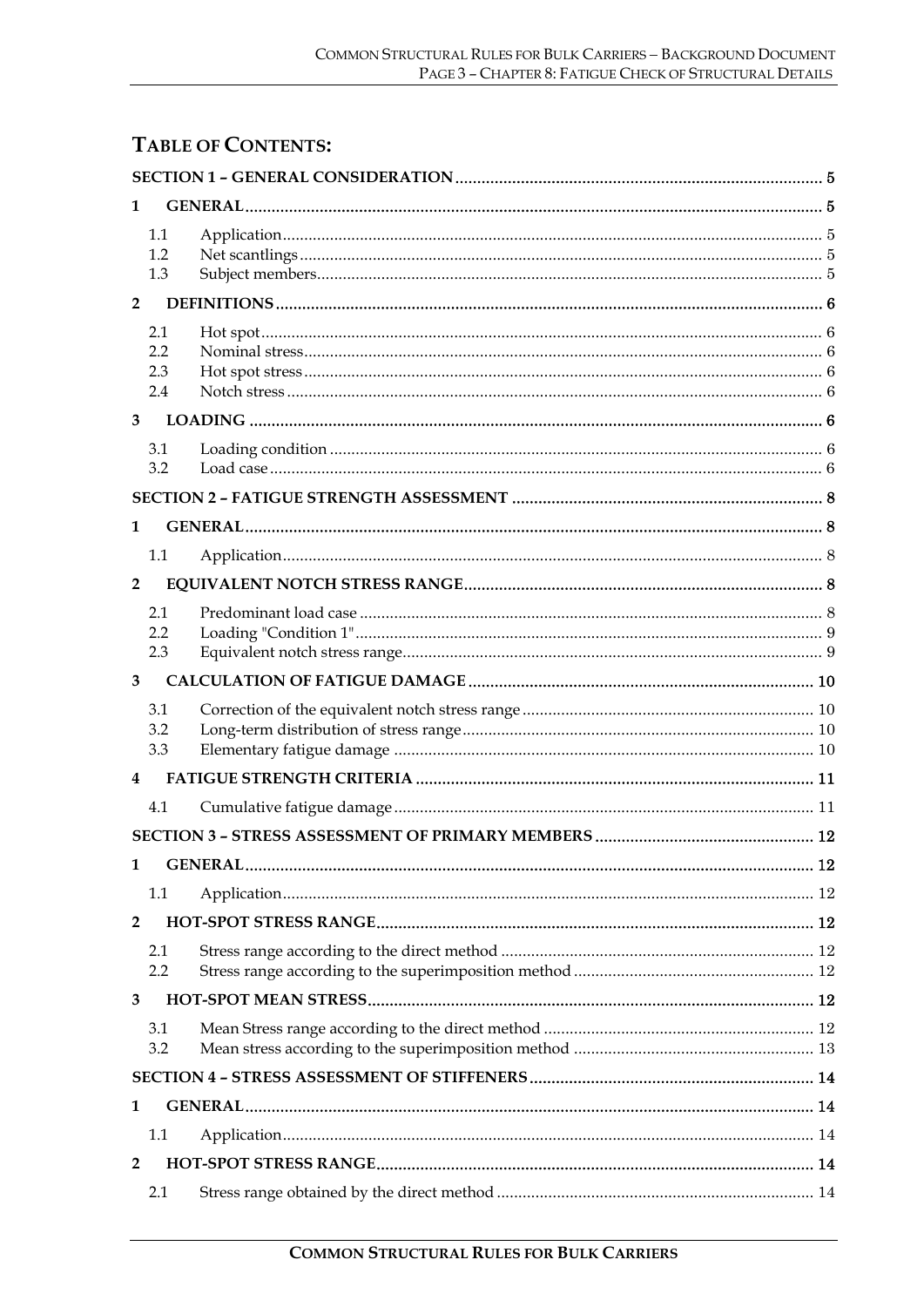|                | 2.2<br>2.3                      |                                                                     |  |  |  |  |
|----------------|---------------------------------|---------------------------------------------------------------------|--|--|--|--|
| 3              |                                 |                                                                     |  |  |  |  |
|                | 3.1<br>3.2<br>3.3               |                                                                     |  |  |  |  |
|                |                                 |                                                                     |  |  |  |  |
| 1              |                                 |                                                                     |  |  |  |  |
|                | 1.1                             |                                                                     |  |  |  |  |
| $\overline{2}$ |                                 |                                                                     |  |  |  |  |
|                | 2.1<br>2.2                      |                                                                     |  |  |  |  |
| 3              |                                 |                                                                     |  |  |  |  |
|                | 3.1                             |                                                                     |  |  |  |  |
|                |                                 |                                                                     |  |  |  |  |
| 4              |                                 |                                                                     |  |  |  |  |
|                | 4.1<br>4.2<br>4.3<br>4.4        |                                                                     |  |  |  |  |
| 5              |                                 | <b>EXAMPLE CALCULATION FOR A SINGLE SIDE HULL CROSS SECTION  21</b> |  |  |  |  |
|                | 5.1<br>5.2<br>5.3<br>5.4<br>5.5 |                                                                     |  |  |  |  |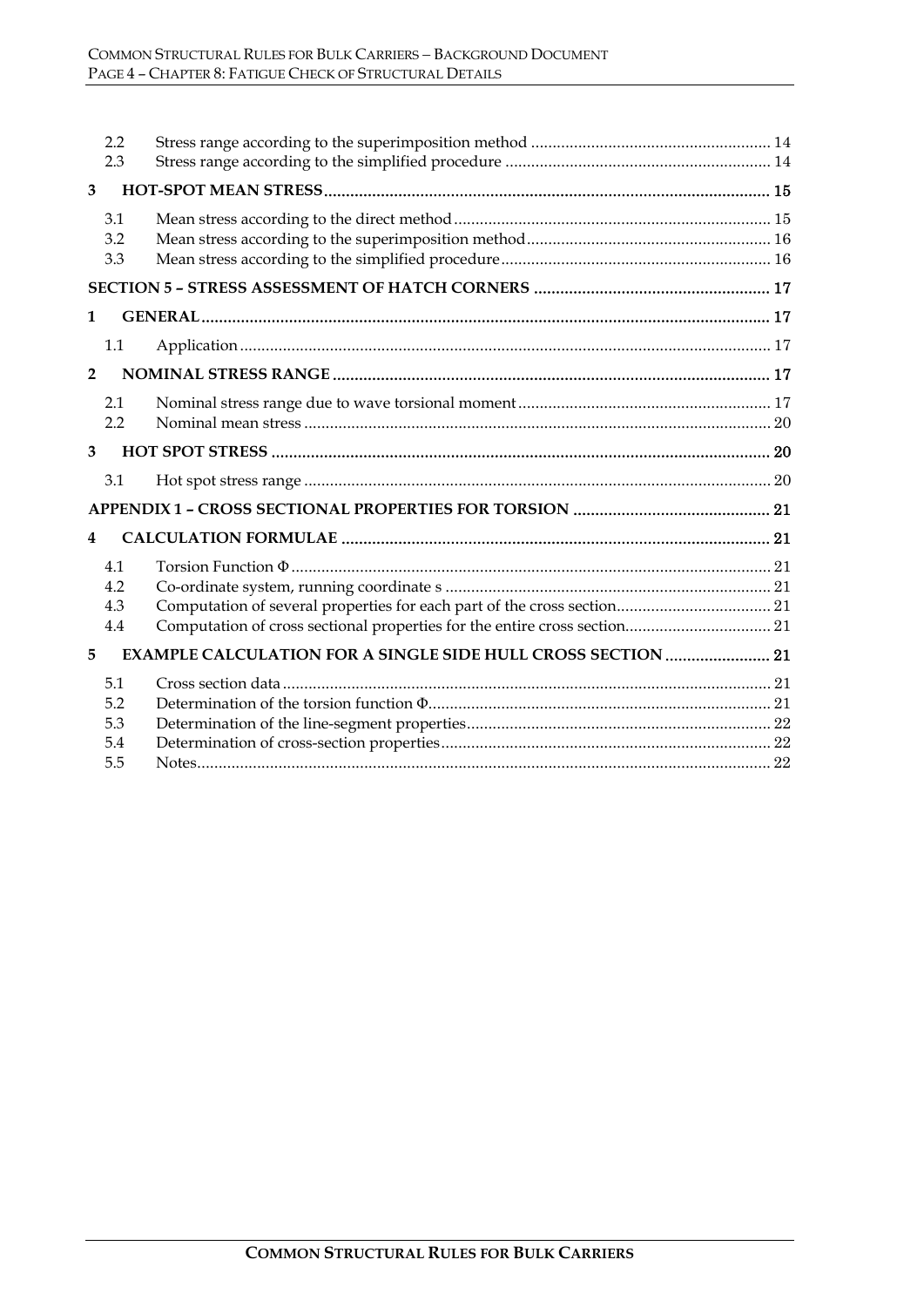## **SECTION 1 – GENERAL CONSIDERATION**

## **1 GENERAL**

## **1.1 Application**

## **1.1.1**

1.1.1.a The design life considering fatigue is taken as 25 years, same as in other strength requirements. The assessment is not applicable to bulk carriers under 150 m, considering that design loads from actual service routes are not appropriate and considering the damage results.

#### **1.1.2**

1.1.2.a Load factors other than design loads are taken as out of the scope of applicability since design loads are based on assessment of external loads due to normal wave pressures.

#### **1.1.3**

1.1.3.a Applicable to structural steel with yield point below 400 N/mm2 based on the design curves used in the assessment. For steel with yield point higher than 400 N/mm2, data obtained from approved test plans is to be used. Submission of fatigue design parameters summarized in the data above becomes the condition for approval.

#### **1.2 Net scantlings**

#### **1.2.1**

1.2.1.a In CSR for Bulk Carriers, all strength regulations including those for fatigue strength assessment are based on the net scantling approach. Please refer to 3.2 of Section 3, Chapter 3.

#### **1.3 Subject members**

#### **1.3.1**

- 1.3.1.a The required locations for fatigue strength assessment have been selected based on fatigue damage statistics and strength assessment results of bulk carriers with standard structure.
- 1.3.1.b The fatigue damage statistics shows that the almost fatigue damages were experienced in a ballast hold.
- 1.3.1.c Following a well developed structural detail design is one of the effective fatigue design methods.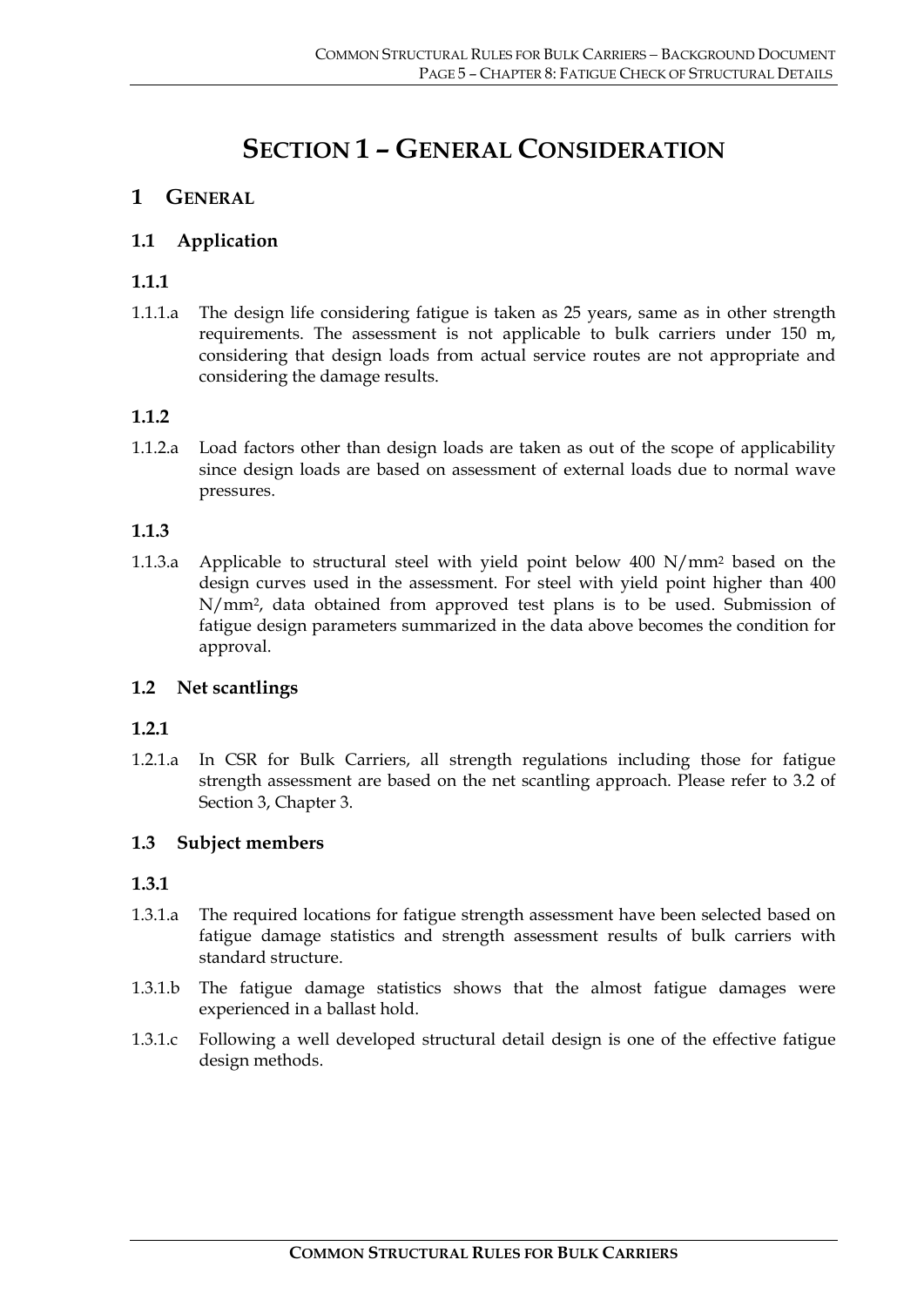## **2 DEFINITIONS**

## **2.1 Hot spot**

## **2.1.1**

2.1.1.a Fatigue strength should be assessed based on the assessed results of local stress states at locations where fatigue cracks are likely to occur (hot spots).

## **2.2 Nominal stress**

## **2.2.1**

2.2.1.a Multiplying SCF (Stress Concentration Factor) by nominal stress is a simplified method to obtain hot spot stress.

## **2.3 Hot spot stress**

#### **2.3.1**

2.3.1.a Structural discontinuities or hot spot stresses including stress concentration due to attachments indicate the local stress state. However, crack occurrences are affected by the existence of weld toe or stress concentration due to the existence of notch, etc.

#### **2.4 Notch stress**

#### **2.4.1**

2.4.1.a By using notch stress considering the stress concentration due to the existence of weld toe, fatigue strength can be assessed consistently without discriminating parent material and weld joints.

## **3 LOADING**

#### **3.1 Loading condition**

## **3.1.1**

3.1.1.a Fatigue phenomena depend on cumulative fatigue damage due to cyclic loads over a long period. Thus, typical loading conditions were selected considering the loading frequency in standard bulk carriers.

## **3.2 Load case**

#### **3.2.1 Load cases**

3.2.1.a For definition of load cases, refer to the explanations in Section 4, Chapter 4.

#### **3.2.2**

3.2.2.a To assess fatigue at hatch corners, the oblique sea state that generates dominant stresses at hatch corner is considered.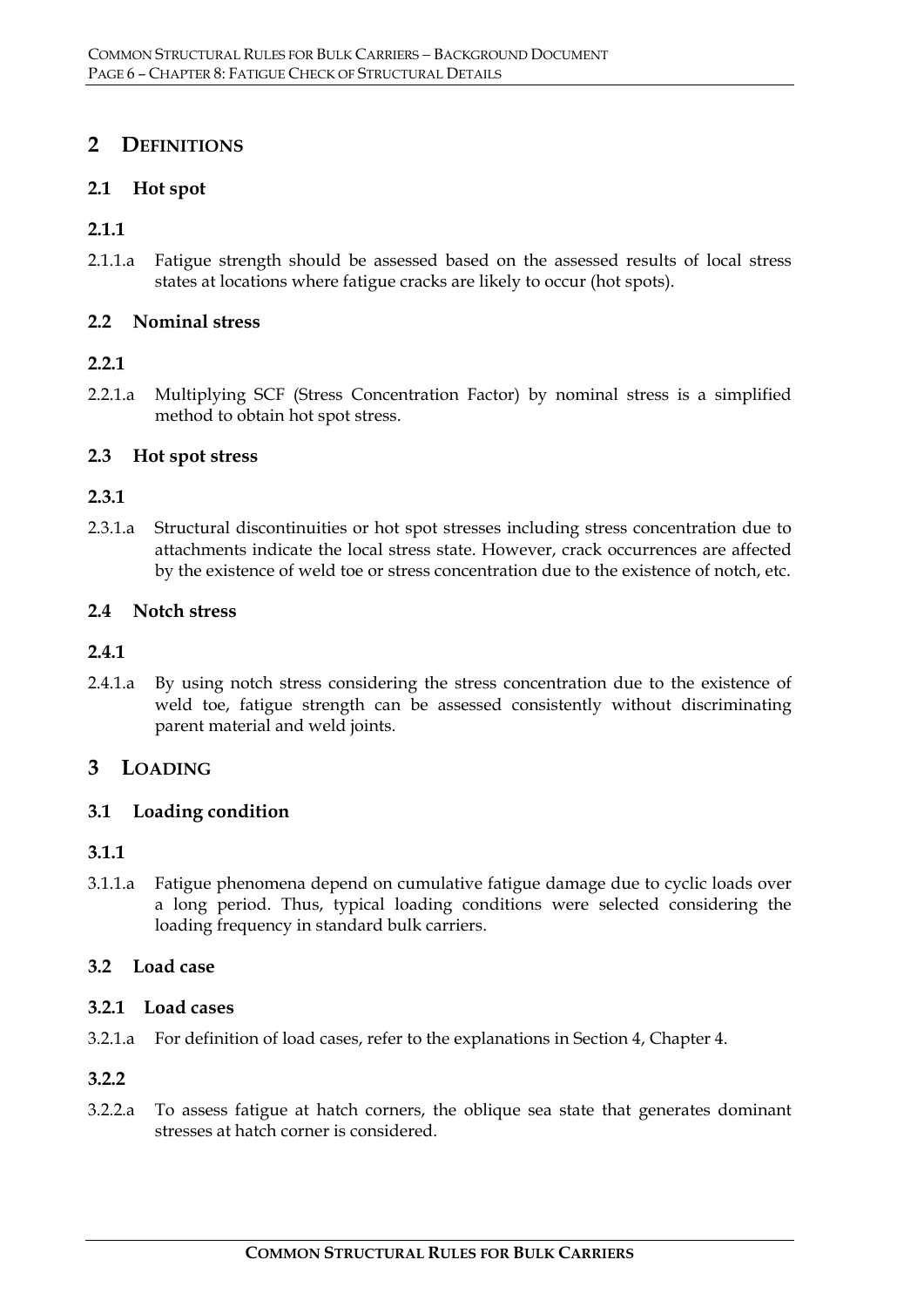#### **3.2.3 Predominant load case**

3.2.3.a The long-term distribution of stress range is characterized by the stress range (maximum value) corresponding to a certain exceedance probability and the shape parameter. The load case which gives the maximum stress range is selected as the predominant load case.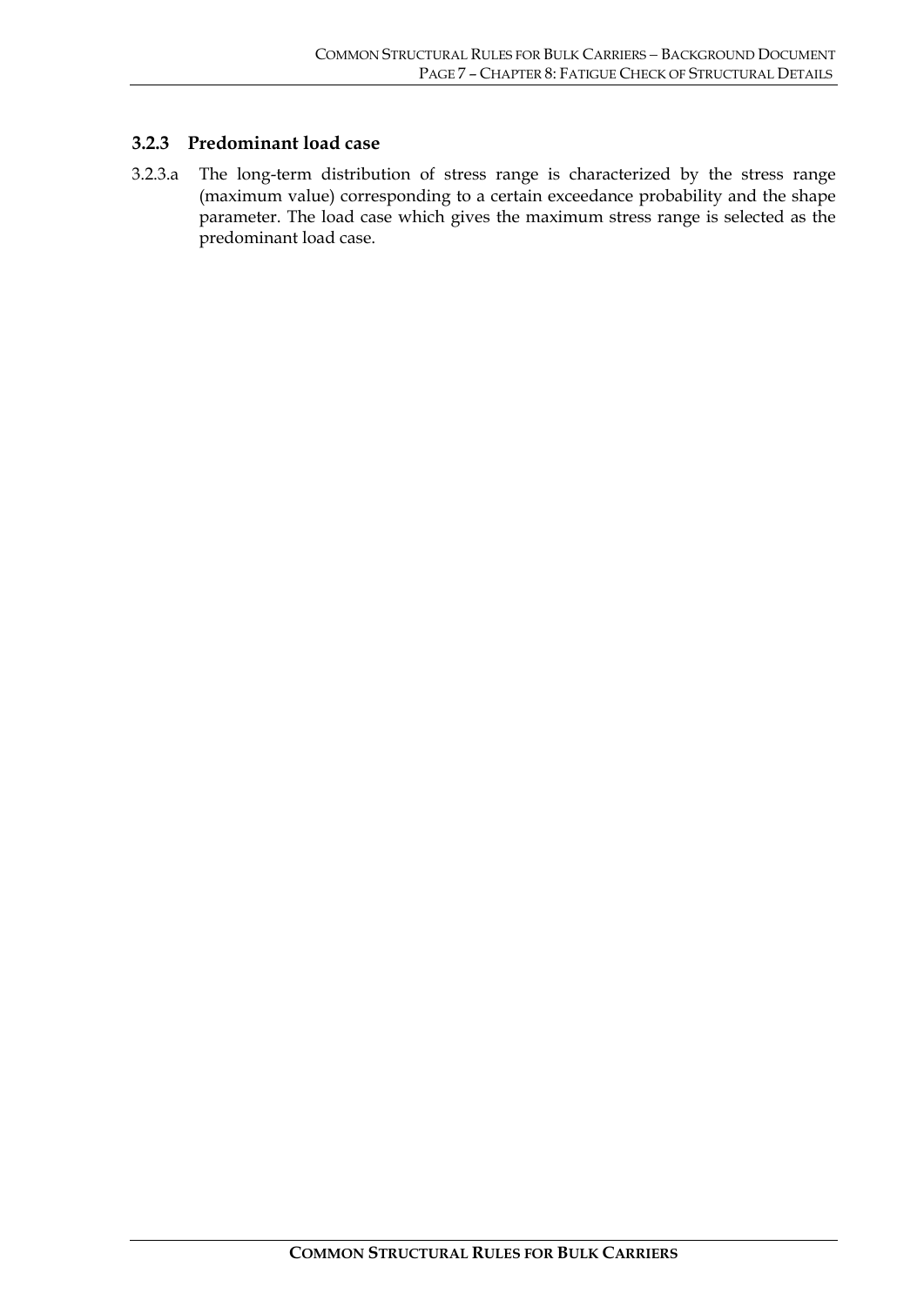## **SECTION 2 – FATIGUE STRENGTH ASSESSMENT**

## **1 GENERAL**

## **1.1 Application**

## **1.1.1**

- 1.1.1.a Fatigue strength assessment is performed by the linear cumulative damage rule based on fatigue design curves (S-N curves).
- 1.1.1.b From our experience with fatigue damage in hull structures until now, it has been observed that the trend of occurrence of fatigue damage differs from the fatigue damage in land-based welded structures such as bridges, or in offshore structures, and that its primary cause is the effect of mean stress. In these rules, the assessment method based on equivalent hot-spot stress range considering the effect of mean stress is used.

## **1.1.2**

1.1.2.a The fatigue strength of welded joints is affected by the stress concentration due to the existence of welds. Taking account of this effect enables to assess unified fatigue strength.

## **1.1.3**

1.1.3.a Since the stress assessment procedure for the fatigue strength assessment is different according to primary members, longitudinal stiffeners connections and hatch corners, the stress assessment procedure is described respectively.

#### **1.1.4 Primary members and longitudinal stiffeners connections**

1.1.4.a The methods to assess hot spot stress of primary members and longitudinal stiffeners are specified in Section 3 and Section 4 respectively.

## **1.1.5 Hatch corners**

1.1.5.a The method to assess hot spot stress of hatch corner is specified in Section 5.

## **2 EQUIVALENT NOTCH STRESS RANGE**

#### **2.1 Predominant load case**

#### **2.1.1**

- 2.1.1.a The fatigue strength assessment is performed by calculating the cumulative fatigue damage based on long-term distribution of stress range. This long-term distribution has a shape that approximates to the exponential distribution when the long-term service of the ship is considered. Thus, shape of the long-term distribution can be decided by using the stress range of load cases assigned to maximum stress ranges in the design load case.
- 2.1.1.b Multiple load factors are associated with the stress response of hull structural members. Note that even for the same member, if the loading condition differs, the predominant load case differs.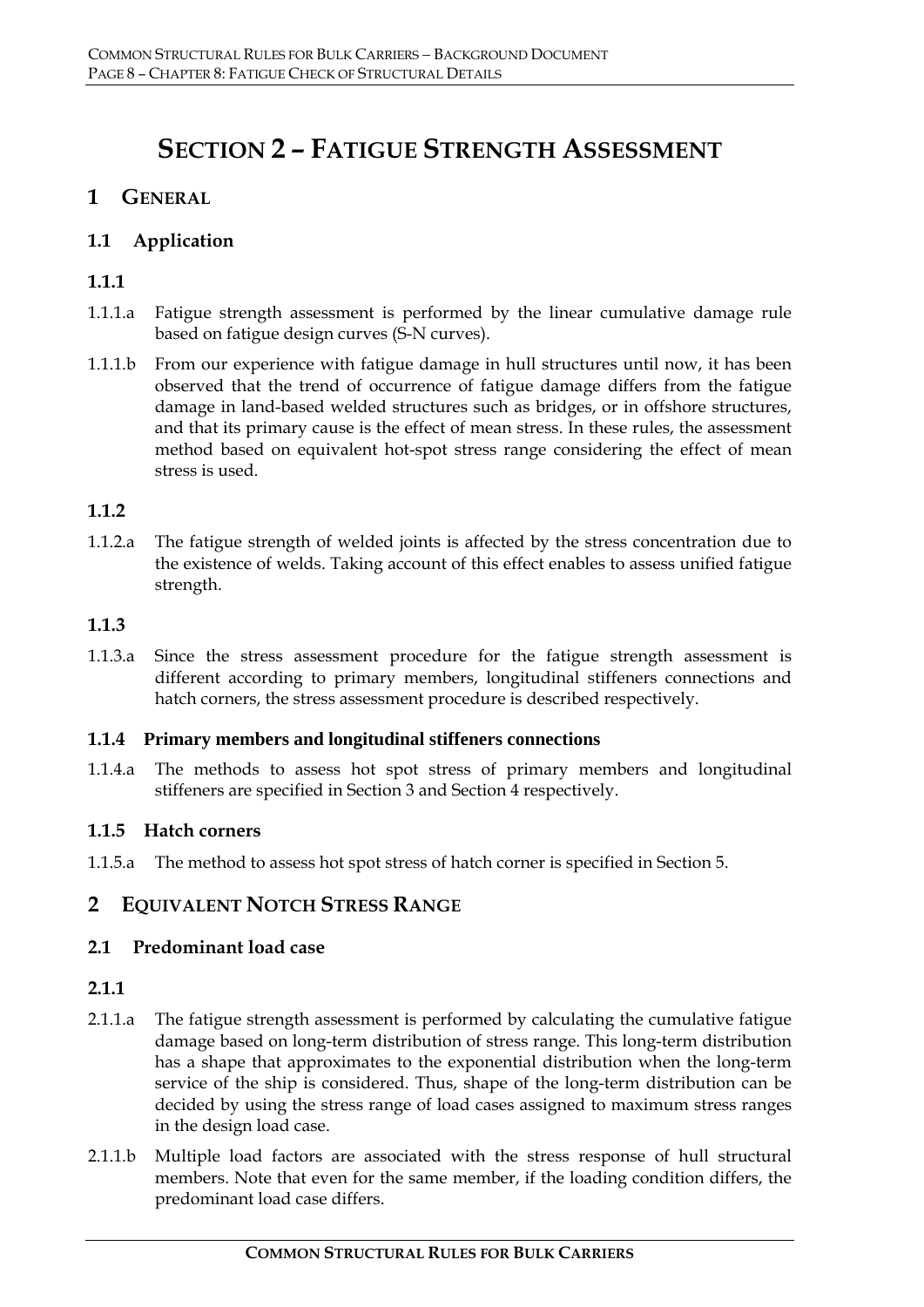## **2.2 Loading "Condition 1"**

#### **2.2.1**

2.2.1.a The mean stress effect must be considered when assessing the fatigue strength of hull structural members. The local mean stress state can be expressed as the sum of structural mean stress and residual stress. However, if the maximum stress after considering the cyclic stress range exceeds the yield stress, the residual stress changes due to shakedown.

#### **2.2.2**

2.2.2.a If the local mean stress state can be determined from the loading condition at which the stress on the tensile side becomes maximum, then the assessment can be performed taking this state as the standard state.

#### **2.3 Equivalent notch stress range**

#### **2.3.1 Equivalent notch stress range**

- 2.3.1.a The hot spot stress is multiplied with the notch factor to estimate the notch stress. The fatigue strength of welded and non-welded parts can be assessed by a consistent reference stress.
- 2.3.1.b Originally, the notch stress is assessed as a peak stress at the bottom of notch, but if the crack is found to have propagated to such an extent that fatigue life can be identified by crack as in the hull structure, stress concentration may be considered as having eased from the state at the bottom of notch with the propagation of the crack. This effect is included in the design S-N curves. Thus, the fatigue notch factor was proposed after considering the stress concentration factors due to structural discontinuities considered during design and the local stress concentration factors due to the presence of welding beads, which are generally included in the proposed S-N curves.

#### **2.3.2 Equivalent hot spot stress range**

- 2.3.2.a The method used in the MIL-HDBK is followed to determine the effect of local mean stress state of the hot-spot part and it is assigned as a factor for the sake of convenience.
- 2.3.2.b The local mean stress state can be expressed by structural mean stress and residual stress, but when the maximum stress exceeds the yield stress when stress fluctuations are loaded, the residual stress varies due to shakedown. Therefore, the local mean stress state was assigned a formula considering the variation. In this case, the shakedown was estimated from the relationship between occurrence time of maximum stress anticipated during the continuous period of navigation in the same loading condition and its magnitude.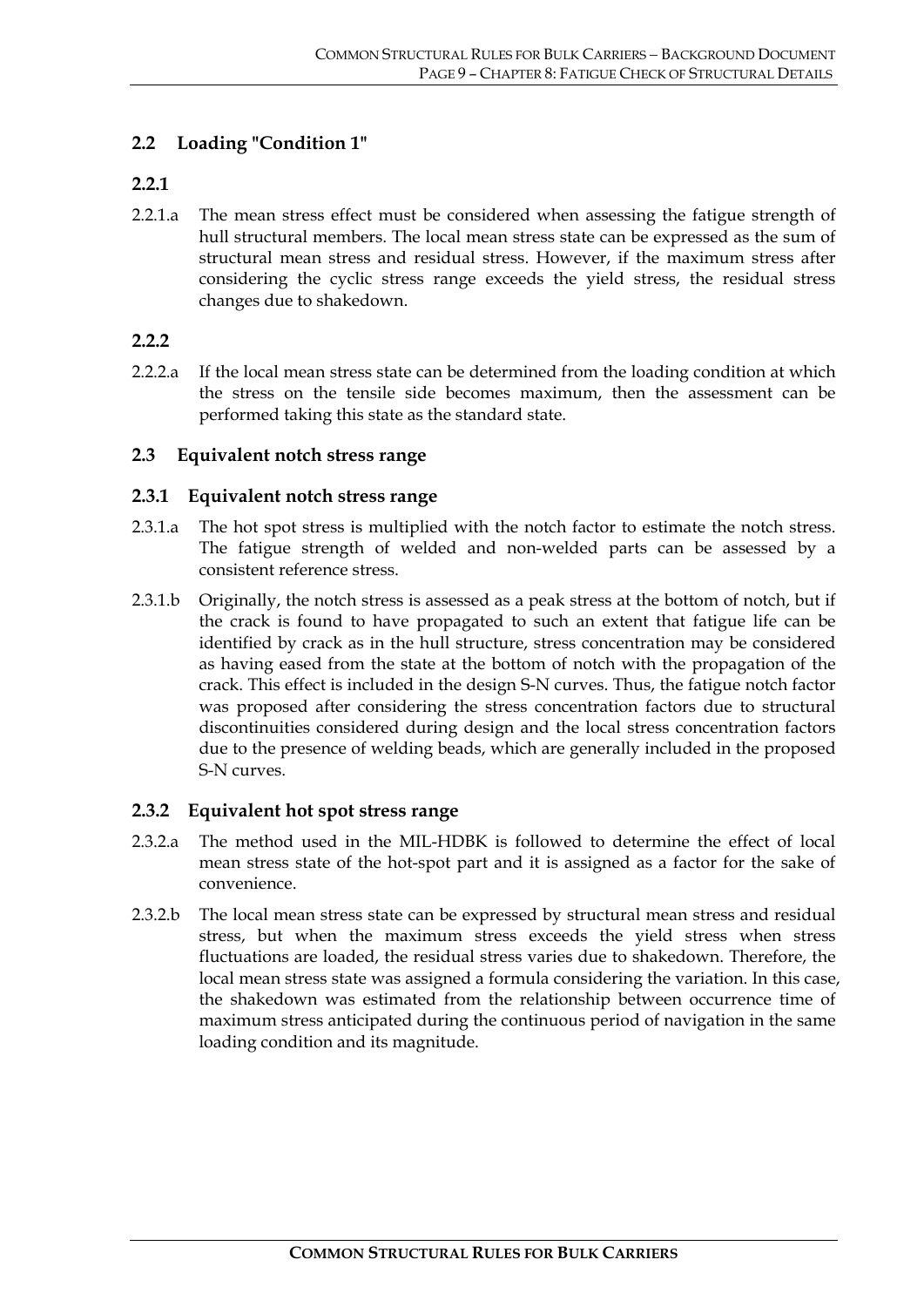## **3 CALCULATION OF FATIGUE DAMAGE**

#### **3.1 Correction of the equivalent notch stress range**

#### **3.1.1**

- 3.1.1.a Factors other than mean stress that influence the fatigue strength must be considered when design S-N curves are used in the assessed stress range. In this rule, the effects of corrosive environment, material strength, and plating thickness are considered.
- 3.1.1.b The design S-N curves give the fatigue strength in air in a non-corrosive environment or in a state protected from the corrosive environment. The Guidelines for Offshore Structures of the UK HSE specifies 1/2 the service life in a corrosive environment. In this rule, the factor was set considering that paint is effective in protecting from a corrosive environment for 20 years out of the design life of 25 years. The effective period of paint was set as 22 years for compartments that are difficult to identify as having an easily-corrosive environment.
- 3.1.1.c The fatigue life of parent material is enhanced according to the enhancement in material strength. On the other hand, the fatigue strength of welded joints does not change regardless of the differences in material strength when weld residual stress close to the yield stress exists in the welds. However, if the weld residual stress can be inhibited, the fatigue strength can be enhanced according to the material strength. In this rule, the magnitude of the residual stress due to shakedown according to the yield stress of the material is estimated, and the effect of the mean stress is considered. Accordingly, the effect of enhancing the fatigue strength according to yield stress is given by a factor that is based on the experimental results of fatigue strength. If weld residual stress close to the yield stress is assumed in the welded condition, the same fatigue strength can be assigned regardless of the type of material used.
- 3.1.1.d The description of degradation in fatigue strength when plating thickness increases, given in the Guidelines for Offshore Structures of the UK HSE has been incorporated.

#### **3.2 Long-term distribution of stress range**

#### **3.2.1**

3.2.1.a The long-term distribution of stress range can be approximated by a Weibull distribution close to an exponential distribution. The value of shape parameter expressing the shape of the Weibull distribution cannot be fixed at a uniform level because of the differences in external load conditions and stress response characteristics, such as wave environment, loading conditions during assessment, size of ship, and type and position of member to be assessed. For the sake of convenience, it was decided to use an exponential distribution.

## **3.3 Elementary fatigue damage**

## **3.3.1**

3.3.1.a The cumulative fatigue damage is calculated according to the Palmgren-Miner linear cumulative damage rule. However, elementary damage in the large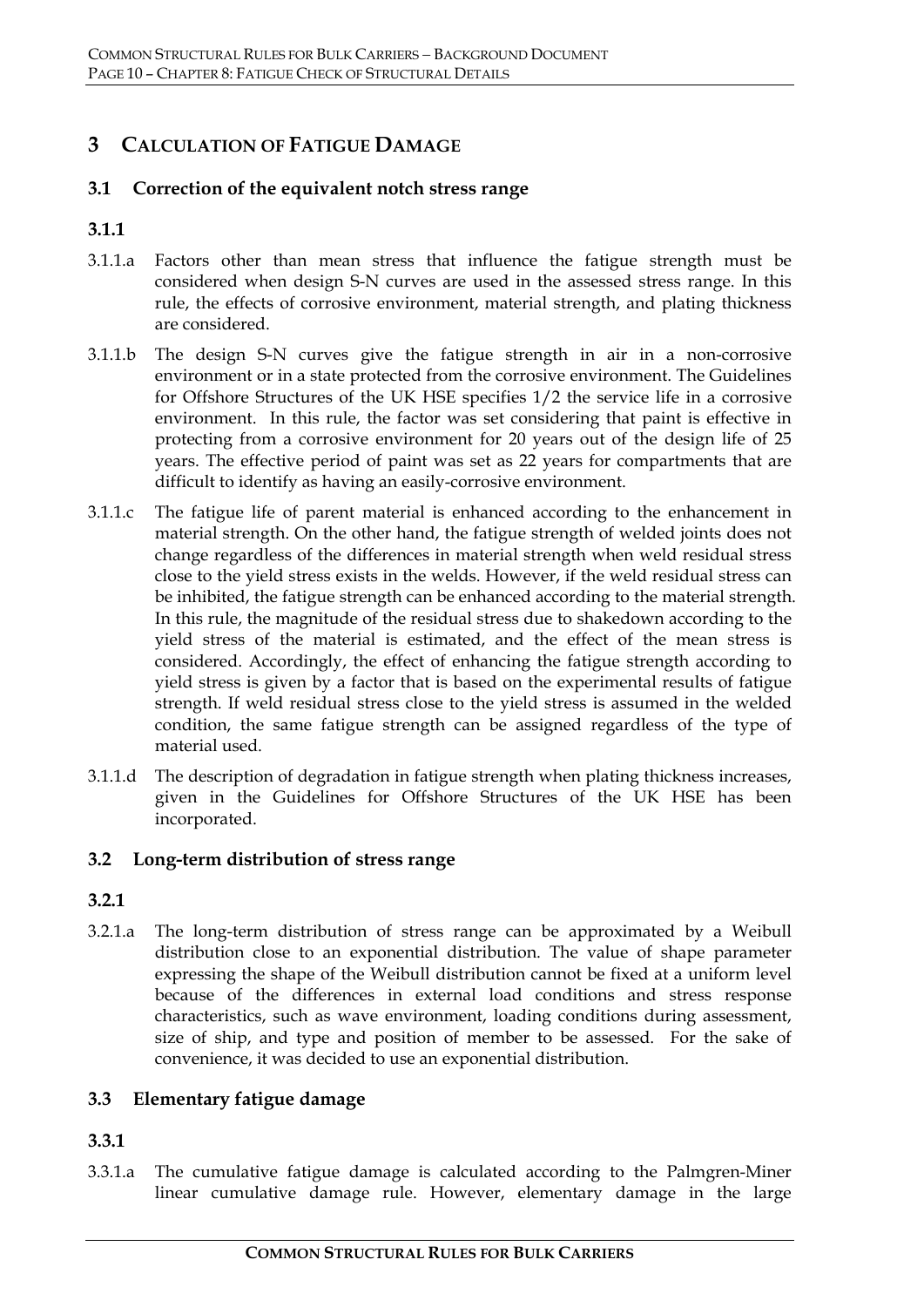frequency, small stress range is calculated according to the Haibach's rule. The design S-N curves used in calculating elementary damage are the B curves for the parent material proposed in the Guidelines for Offshore Structures in the UK HSE, and are the lower limiting lines of double the standard deviation, which include the safety margin.

- 3.3.1.b Damage calculation is performed for the cycles of wave fluctuations in 25 years, which is the design life. However, 85% of the full life was taken as effective considering that the ship may be at anchor because of reasons such as cargo loading/unloading, inspection and maintenance, and considering voyage in calm areas in the vicinity of cargo loading/unloading areas.
- 3.3.1.c The frequency of typical loading condition of standard bulk carriers is set based on questionnaires given to the shipping companies and on the comments received.

## **4 FATIGUE STRENGTH CRITERIA**

## **4.1 Cumulative fatigue damage**

## **4.1.1**

4.1.1.a The criterion for assessed fatigue damage for all cases is taken as 1.0, but since the curve used includes the safety margin, the assessed results also includes the safety margin implicitly.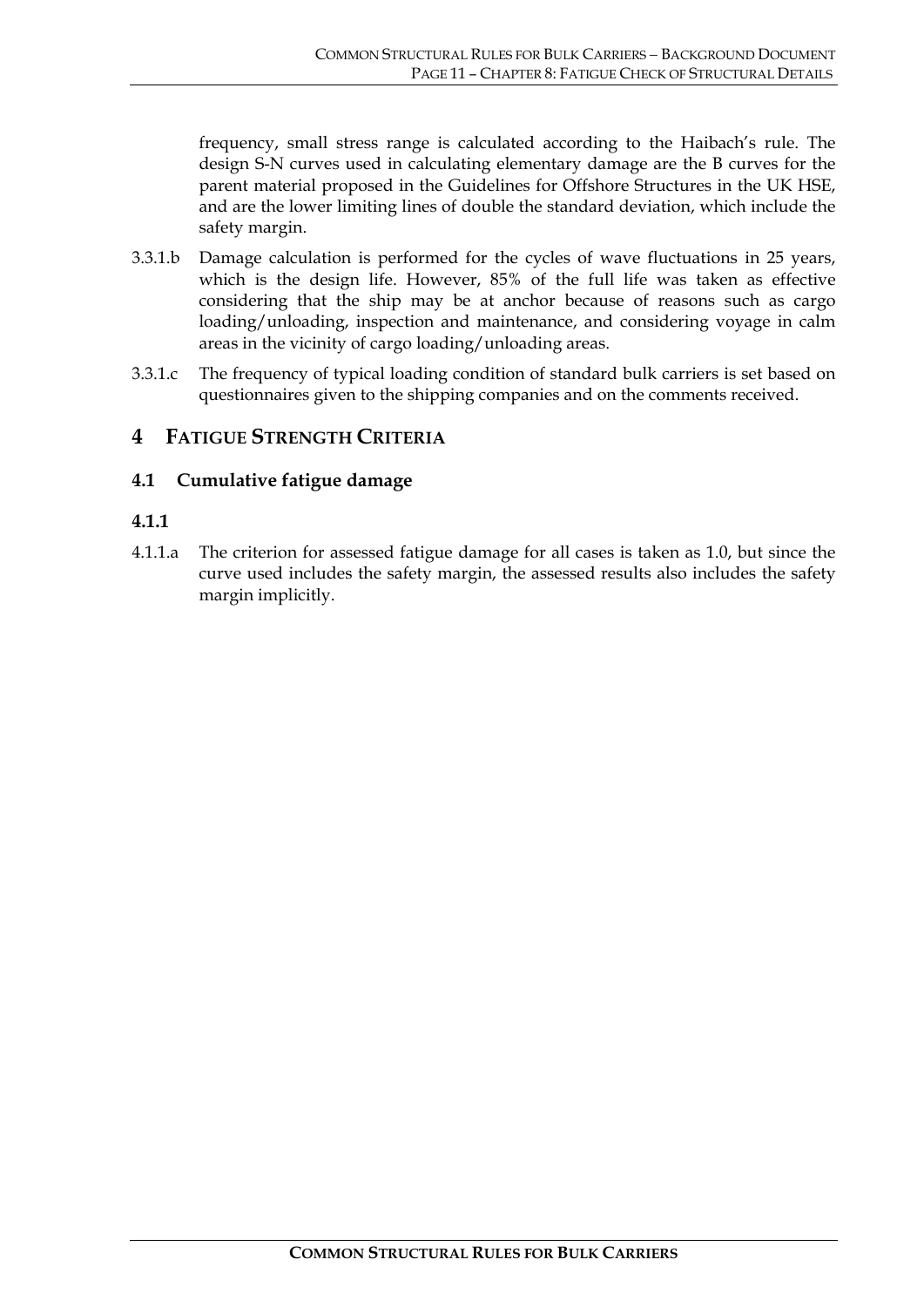## **SECTION 3 – STRESS ASSESSMENT OF PRIMARY MEMBERS**

## **1 GENERAL**

## **1.1 Application**

## **1.1.1**

1.1.1.a The assessment procedure for hot-spot stresses is described here for performing fatigue strength assessment of primary members.

## **2 HOT-SPOT STRESS RANGE**

## **2.1 Stress range according to the direct method**

## **2.1.1**

- 2.1.1.a Design loads must be applied in the hold model using fine mesh to assess the stresses in the hot-spot parts of primary members. In the direct model, the hull girder moment and loads due to design waves are simultaneously applied on the model and stress assessment is performed. The stress range is determined from the difference in the stress values at two conditions - at the crest and the trough.
- 2.1.1.b For details of stress analysis of hold model using fine mesh, refer to Section 4, Chapter 7 of the Rules.

#### **2.2 Stress range according to the superimposition method**

#### **2.2.1 Hot spot stress range**

2.2.1.a In the superimposition method, stress due to hull girder moment determined separately is superimposed on the stress assessed by applying the load due to design waves on the model, and the combined stress is assessed.

#### **2.2.2 Stress due to hull girder moments**

2.2.2.a The stress due to hull girder moment is determined by considering the bending moment on the hull girder. The nominal stress determined from beam theory and the stress concentration factors are considered when determining the hot-spot stress. However, for primary members the stress concentration factor corresponding to the stress due to hull girder moment is almost equal to 1.0, and therefore, the stress concentration factor corresponding to stress due to hull girder moment is considered as 1.0 in these Rules.

## **3 HOT-SPOT MEAN STRESS**

## **3.1 Mean Stress range according to the direct method**

## **3.1.1**

3.1.1.a To assess the mean stress in the hot-spot part of primary members, the mean value of stress from design loads and hull girder moment in two conditions - wave crest and wave trough - applied in the hold model using fine mesh, is determined.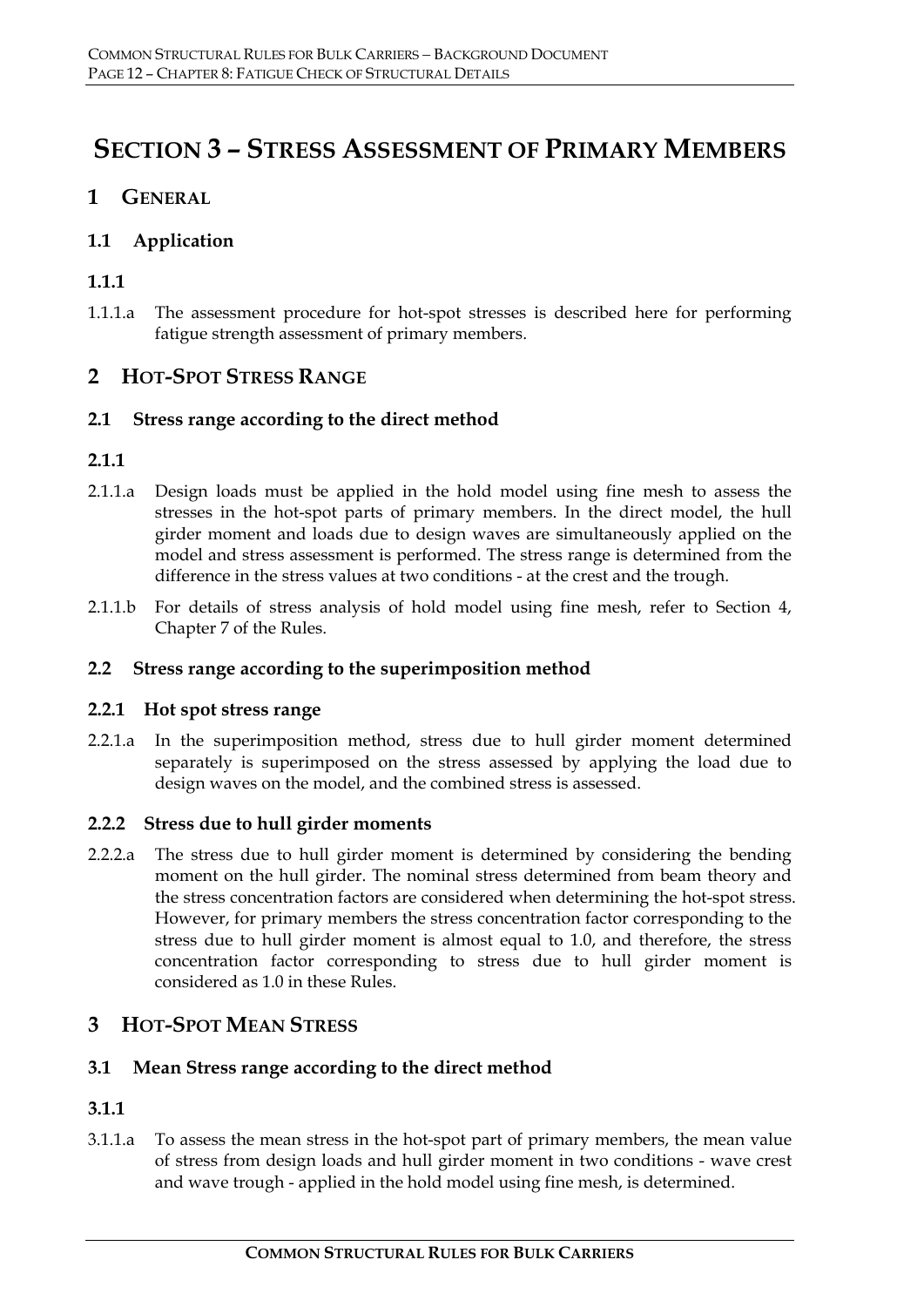#### **3.2 Mean stress according to the superimposition method**

#### **3.2.1 Hot spot mean stress**

3.2.1.a In the superimposition method, the mean stress is found by adding the mean value of stresses assessed by loading the model with loads due to the design waves in the two conditions of wave crest and wave trough, to the stress due to still water vertical bending moment determined separately.

#### **3.2.2 Stress due to still water hull girder moment**

- 3.2.2.a For details of the still water vertical bending moment, refer to Section 3, Chapter 4 of the Rules.
- 3.2.2.b The assessment method in each loading condition using the permissible still water vertical bending moment is shown for the case when the still water vertical bending moment has not been set at the initial design stage.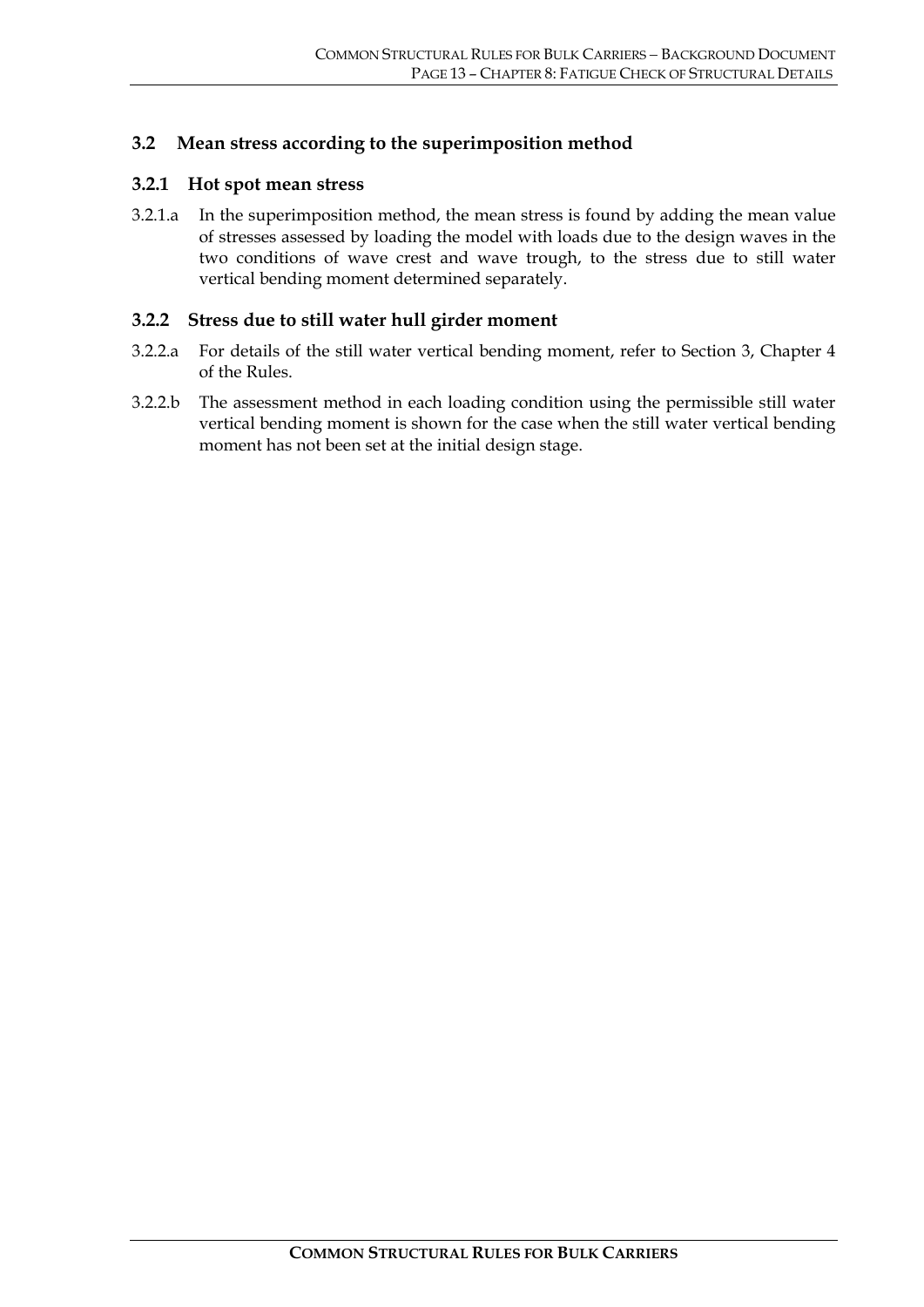## **SECTION 4 – STRESS ASSESSMENT OF STIFFENERS**

## **1 GENERAL**

## **1.1 Application**

## **1.1.1**

1.1.1.a The assessment procedure for hot-spot stresses is described here, for performing the fatigue strength assessment of end connections of longitudinal stiffeners.

## **2 HOT-SPOT STRESS RANGE**

## **2.1 Stress range obtained by the direct method**

## **2.1.1**

2.1.1.a Refer to 2.1 of Section 3, Chapter 8.

## **2.2 Stress range according to the superimposition method**

## **2.2.1**

2.2.1.a Refer to 2.2 of Section 3, Chapter 8.

## **2.3 Stress range according to the simplified procedure**

#### **2.3.1 Hot spot stress ranges**

- 2.3.1.a This is a procedure in which the nominal stress is assessed by beam theory, and multiplied by the stress concentration factor to assess the hot-spot stress. The stress assessment is performed by determining the stress by beam theory for each load component and superimposing the stresses. In this case, it should be noted that the sign of the stress varies with the direction in which the lateral pressure is applied.
- 2.3.1.b For details of each component of load, refer to the relevant section of Chapter 4 of the Rules.
- 2.3.1.c At positions where longitudinal stiffeners pass through transverse bulkheads, the deformation of the entire cargo hold or tank is constrained. Thus, secondary bending stress due to relative deformation occurs at the penetrating position of the bulkhead, and the penetrating positions of the forward and aft transverse bulkheads.

#### **2.3.2 Stress due to hull girder moments**

2.3.2.a Refer to 2.2 of Section 3, Chapter 8.

#### **2.3.3 Stress due to wave pressure**

2.3.3.a When longitudinal stiffeners are connected by flat bars or brackets at the position where they pass through transverse bulkheads or transverse webs, the stress concentration due to structural discontinuity at the connections is to be considered. In the simplified procedure, assessment is performed by multiplying the nominal stress with the stress concentration factor. Since there have been many instances of design and construction of structural details of joints of longitudinal stiffener at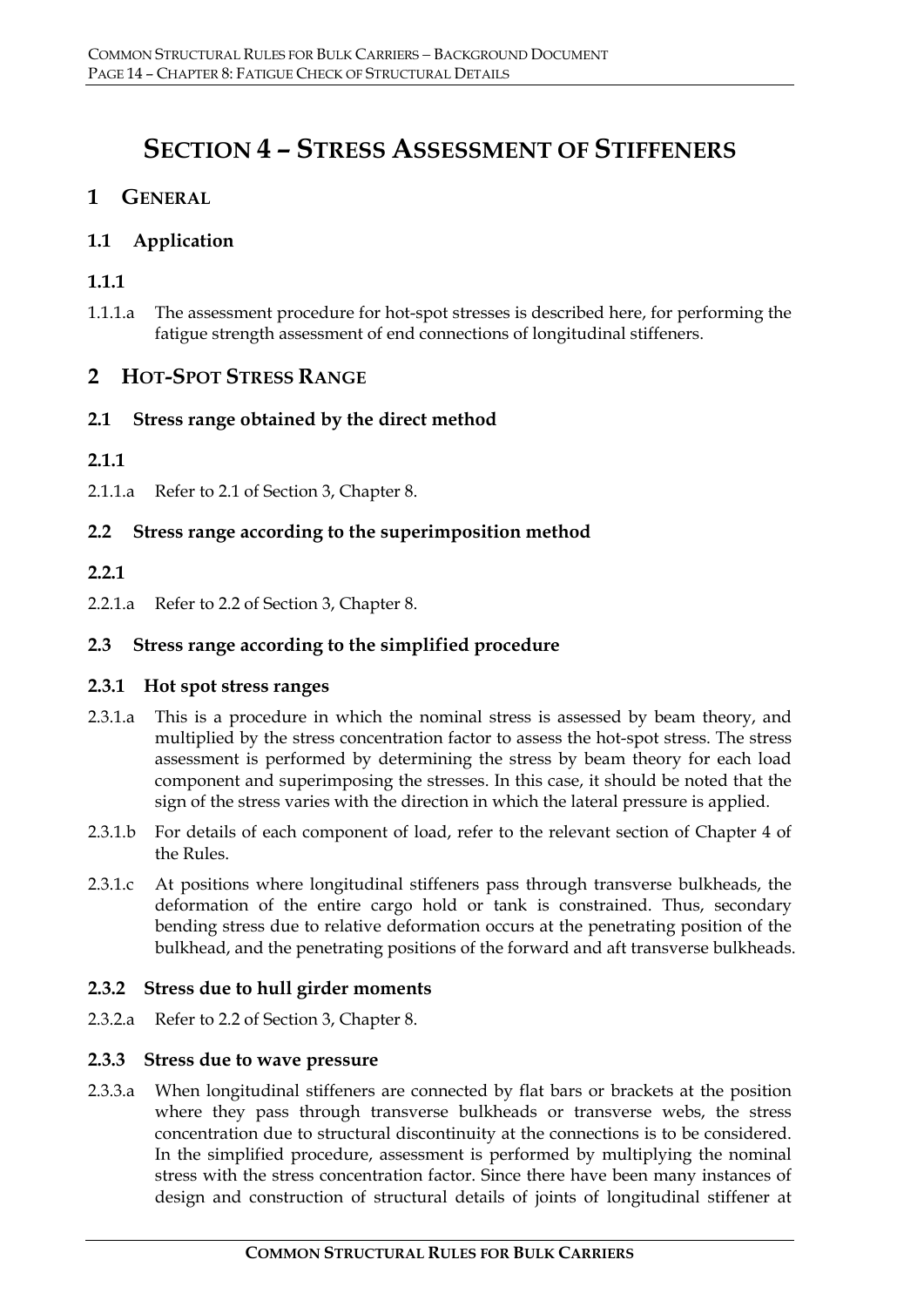these locations, stress concentration factors for these typical detailed joints are given for design assistance. The values of these factors are the results of FE analysis according to the detailed models. From the assessment points shown in the table, for points that are evidently not severe considering stress, the difference in the factor due to the difference in whether the penetration is blocked by collar plate or not can be ignored, and is thus omitted.

- 2.3.3.b In the assessment of stress due to waves, the effect of increase in stress accompanying the tripping of stiffeners of asymmetric cross section is considered separate from the stress concentration factor due to the shape of the detailed joint, and the stress concentration factor determined from elastic beam theory is considered.
- 2.3.3.c For definitions of effective span and center distance, refer to Section 6, Chapter 3 of the Rule.
- 2.3.3.d During assessment of stress range according to fluctuating wave pressure, sometimes pressure may not be received (negative pressure may not be generated) because of positional relationships such as position of member to be assessed and position of wave surface fluctuation near the water line. Assessment must be performed considering the effect of this positional relationship of fluctuating surface of wave and the position of member to be assessed, and also considering the effect of height of the fluctuating surface, or the magnitude of acceleration and its occurrence frequency. These effects are considered in the Rules, and a correction coefficient was assigned to treat the non-linear stress range for fluctuations of waves as probabilistically equivalent linear stress range.

#### **2.3.4 Stress due to liquid pressure**

2.3.4.a Stress due to liquid pressure is assessed according to the same procedure as one assessing stress due to wave pressure.

#### **2.3.5 Stress due to dry bulk cargo pressure**

2.3.5.a Stress due to dry bulk cargo pressure is assessed according to the same procedure as one assessing stress due to wave pressure.

#### **2.3.6 Stress due to relative displacement of transverse bulkhead**

2.3.6.a In these Rules, the equivalent formula for stress was developed from relative deformation by correcting the coefficients from the results of FE analysis in the formulation of rules by elastic continuous beam theory. The relative displacement must be determined from FE hold analysis for applying the equivalent formula.

## **3 HOT-SPOT MEAN STRESS**

#### **3.1 Mean stress according to the direct method**

#### **3.1.1**

3.1.1.a Refer to 3.1 of Section 3, Chapter 8.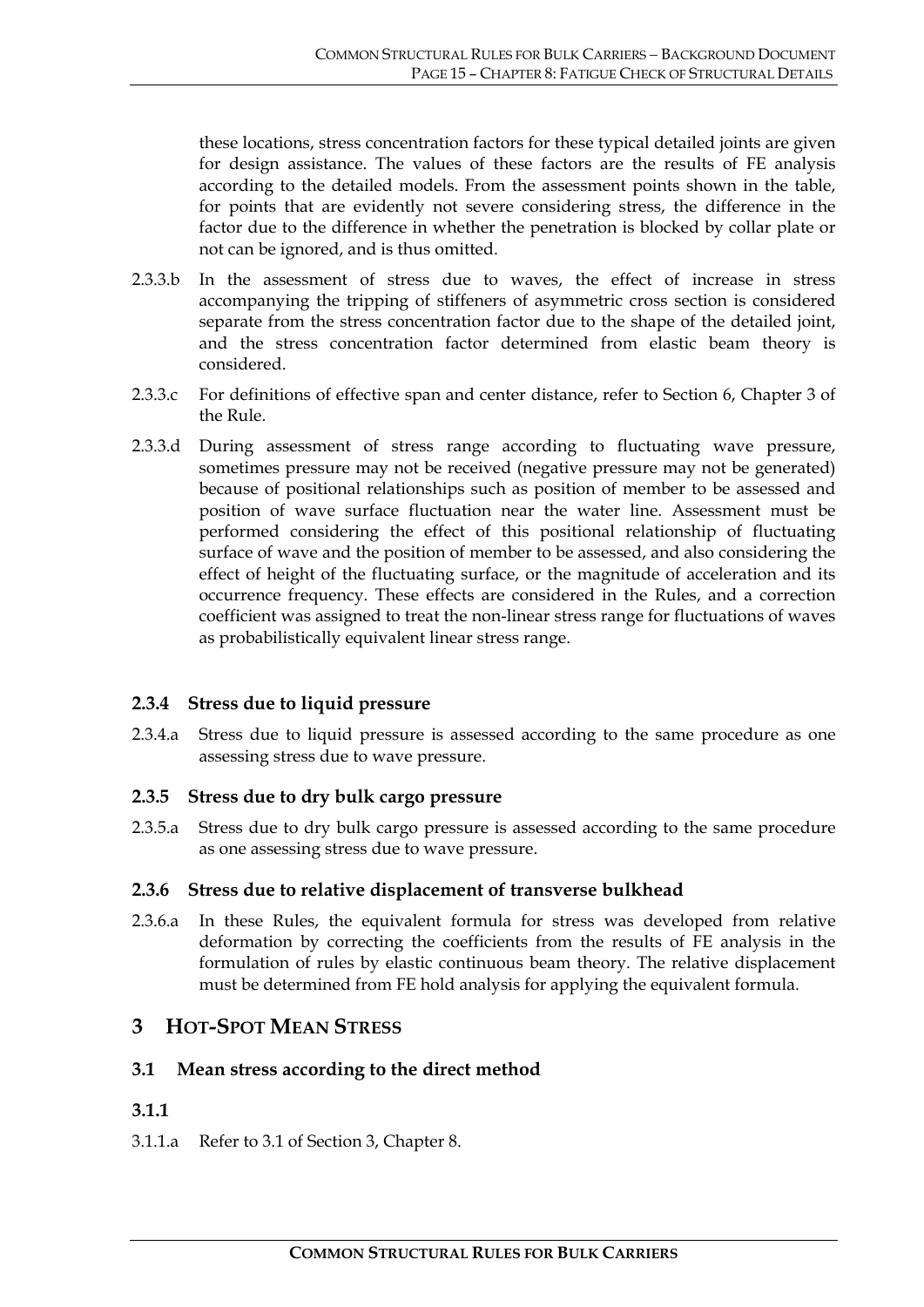## **3.2 Mean stress according to the superimposition method**

#### **3.2.1**

3.2.1.a Refer to 3.1 of Section 3, Chapter 8.

#### **3.3 Mean stress according to the simplified procedure**

#### **3.3.1 Hot spot mean stresses**

- 3.3.1.a The structural mean stress is assessed by evaluating stress in the still water condition in the simplified procedure.
- 3.3.1.b For assessment procedures of stress for various load factors, refer to 2.3, Section 4, Chapter 8.

#### **3.3.2 Stress due to still water hull girder moment**

3.3.2.a Refer to 3.2 of Section 3, Chapter 8.

#### **3.3.3 Stress due to hydrostatic pressure**

3.3.3.a Refer to 2.3 of Section 4, Chapter 8.

#### **3.3.4 Stress due to liquid pressure in still water**

3.3.4.a Refer to 2.3 of Section 4, Chapter 8.

#### **3.3.5 Stress due to dry bulk cargo pressure in still water**

3.3.5.a Refer to 2.3 of Section 4, Chapter 8.

#### **3.3.6 Stress due to relative displacement of transverse bulkhead in still water**

3.3.6.a Refer to 2.3 of Section 4, Chapter 8.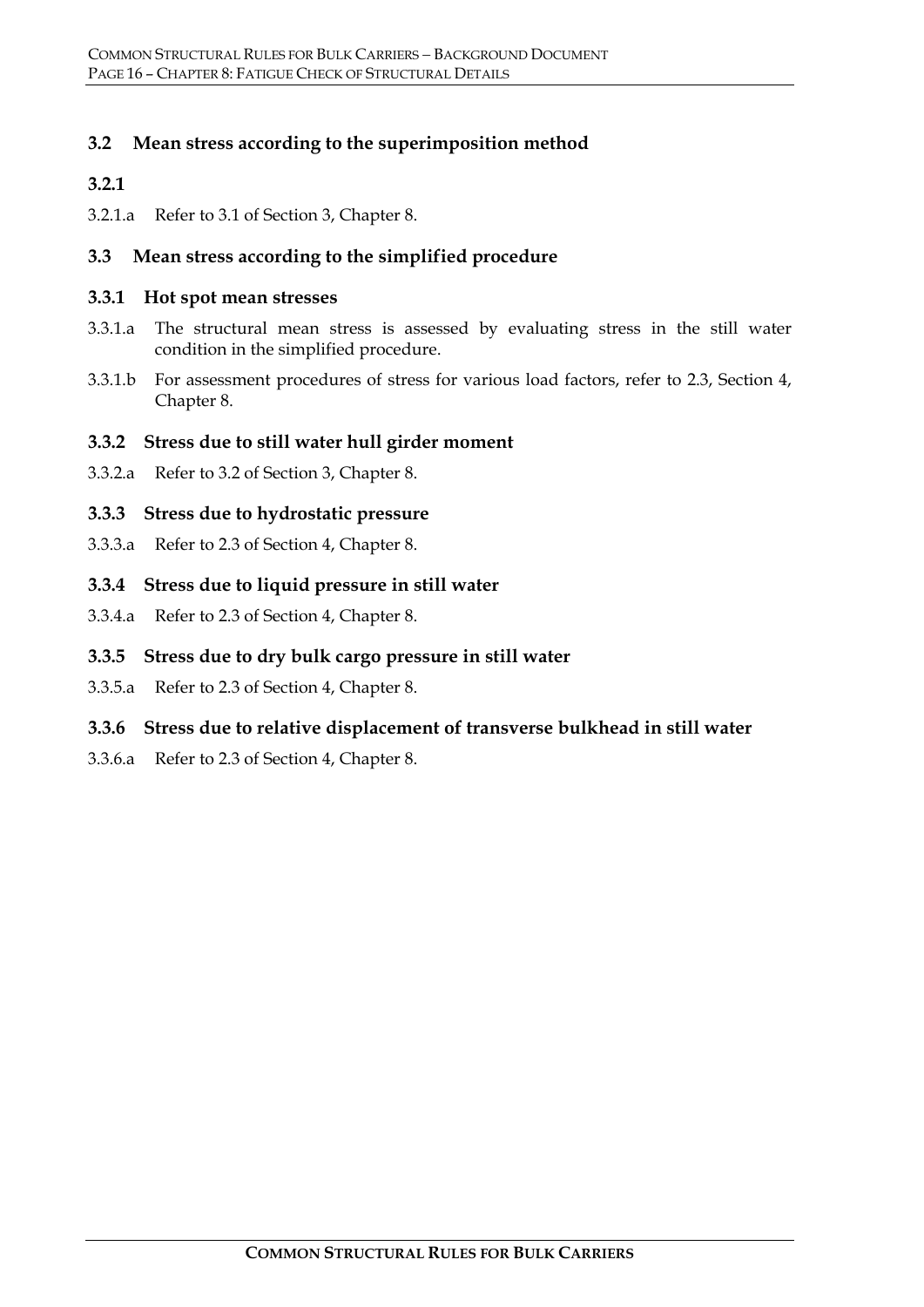## **SECTION 5 – STRESS ASSESSMENT OF HATCH CORNERS**

## **1 GENERAL**

## **1.1 Application**

#### **1.1.1**

1.1.1.a It is considered that for this topic, no information in addition to that shown in the Rules is necessary to explain the background.

## **2 NOMINAL STRESS RANGE**

#### **2.1 Nominal stress range due to wave torsional moment**

#### **2.1.1**

2.1.1.a The calculation is based on the evaluation of the stresses induced in the hatch corner by cross deck bending following torsional deflection of the ship hull. The calculation of the displacement of the hatch corner in longitudinal direction (warping deflection) u is done by using an empirical formulae derived by parametric FE-studies of cargo-hold models under constant torsional moment which was scaled to the maximum moment acc. to Ch 04 Sec 03 of CSR. The displacement u is dependent of the relation between the hatch opening and the ship size. Therefore an Deck Opening Coefficient was introduced in the calculation of u. The relationship of the calculated displacements and the Deck Opening Coefficient is shown in figure 1.



**Figure 1: Relationship between normalized displacement u and deck opening coefficient**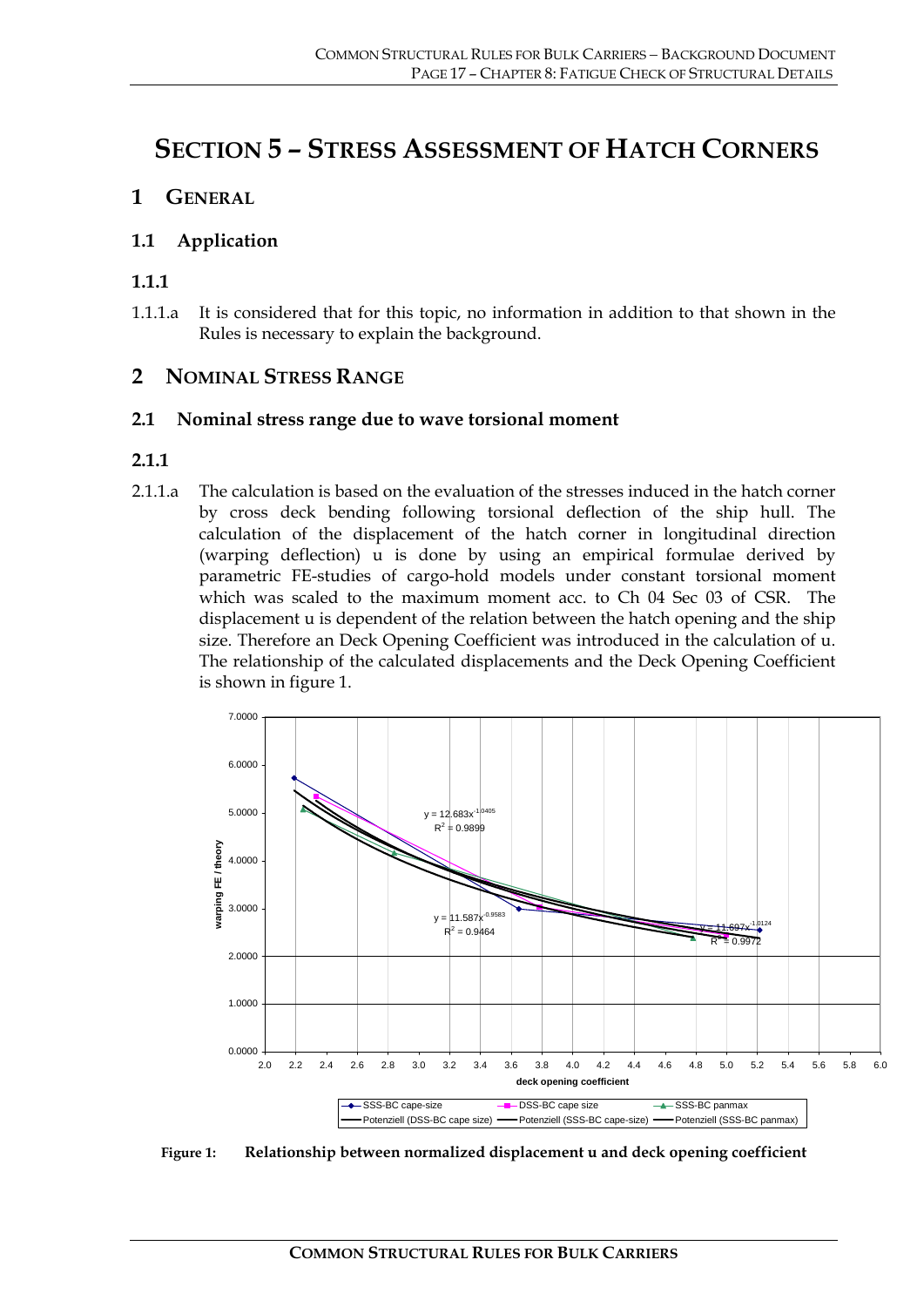The displacements of the FE-analyses shown in figure 1 are normalized by using a theoretical value, based on St.-Venant Torsion-Theory (equation (1)).

 $u = -\phi' \cdot \omega$  (1)

where:

| Φ′ | torque of the cross section = $MT / (IT G)$    |
|----|------------------------------------------------|
| Ω  | sector coordinate                              |
| MТ | torsion moment                                 |
| IТ | torsion moment of inertia of the cross section |
| G  | shear modulus of the material                  |

The analysis of the results in figure 1 yields to the following formulation for the calculation of the hatch corner displacement due to torsion.

$$
u = \frac{31.2}{1000} \cdot \frac{M_{WT} \cdot \omega}{I_T \cdot E \cdot DOC}
$$

$$
(2)
$$

where:

MWT maximum torsion moment acc. to JBP rules Ch.04 sec 3.4 [kNm]

IT torsional moment of inertia of the cross section at the hatch corner calculated within cross deck area (closed cross section) by neglecting upper and lower stool of the bulkhead  $[m^4]$ 

E elastic modulus of the material  $[N/mm^2]$ 

$$
\frac{L_C \cdot B}{\sum_{i=1}^n L_{H,i} \cdot B_{H,i}}
$$

(3)

DOC deck opening coefficient = *i*

ω sector coordinate calculated at the same cross section as IT and at the Y and Z location of the hatch corner  $[m^2]$ 

The deck opening coefficient is the quotient of the deck area (Length between engine room bulkhead and collision bulkhead (LC) times ships breadth B) and the summation of the area of the cargo hatch openings (n = number of hatches, LH,i length of Hatch i, BH,i breadth of hatch i).

The shear force within the cross deck can calculated by the following formulae:

$$
Q = \frac{u}{\sqrt{\frac{(B_H + B_s)^3}{12EI_Q} + \frac{2.6B_H}{EA_Q}}}
$$

where:

| u                 | displacement of hatch corner as derived in equation (2)                                                                                                               |
|-------------------|-----------------------------------------------------------------------------------------------------------------------------------------------------------------------|
| $B_{H}$           | breadth of hatch opening [m]                                                                                                                                          |
| $b_s$             | breadth of remaining deck-strip [m]                                                                                                                                   |
| ${\rm I_{\rm Q}}$ | moment of inertia of cross deck, including upper stool and hatch<br>coaming near the hatch corner (see figure 13 for components they<br>should be considered) $[m^4]$ |
| Ao                | shear area of cross deck section, including upper stool near the<br>hatch corner $[m^2]$                                                                              |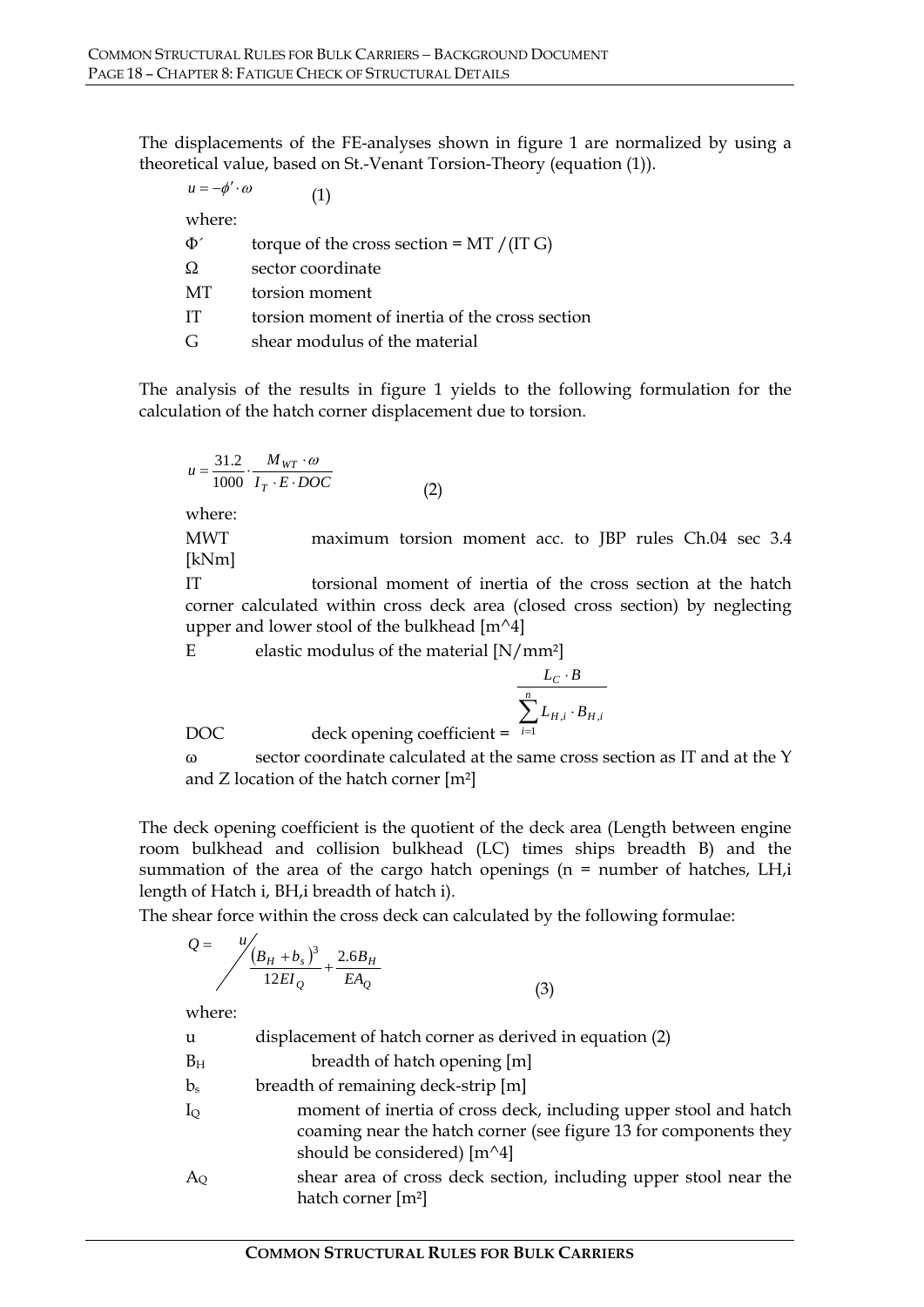With the shear force now the stress at the hatch corner can be calculated based on cross deck bending acc. to the following formulae:

(4)

$$
\sigma_{WT} = F_S \cdot \frac{Q \cdot B_H}{W_Q}
$$

with:

- F<sub>S</sub> stress concentration factor FS=5 this factor is caused by neglecting the torsion of the cross deck and simplifying/neglecting the transition zone between the cross deck and the wing tank, which gives a large discontinuity in stiffness at the location of hatch corner Q shear force calculated acc. eq. (3) W<sub>O</sub> bending resistance of cross deck section (bending around vertical
	- axis of the ship, hatch coamings will act as flanges of the considered cross section) [m³]

For the consideration of the stress distribution related to the position of the hatch cover in ships longitudinal direction, the stress obtained by equation (4) has to be multiplied by Factor FL which is given as follows:

 $FL = 1.75 \times / L$  for  $0.57 \le x / L \le 0.85$ FL = 1.0 for  $x/L < 0.57$  and  $x/L > 0.85$ 

The factor FL (shown at figure 2) was determined by comparison of stress results of the 2 hold cargo-hold-model used for the parametric investigation with stresses determined by calculations for the whole ship as shown in figure 5 for example.



**Figure 2: distribution of hatch edge stresses along the ship length (PANMAX Single-Side BC – Maximum Torsion Moment acting at the fore part of the ship)**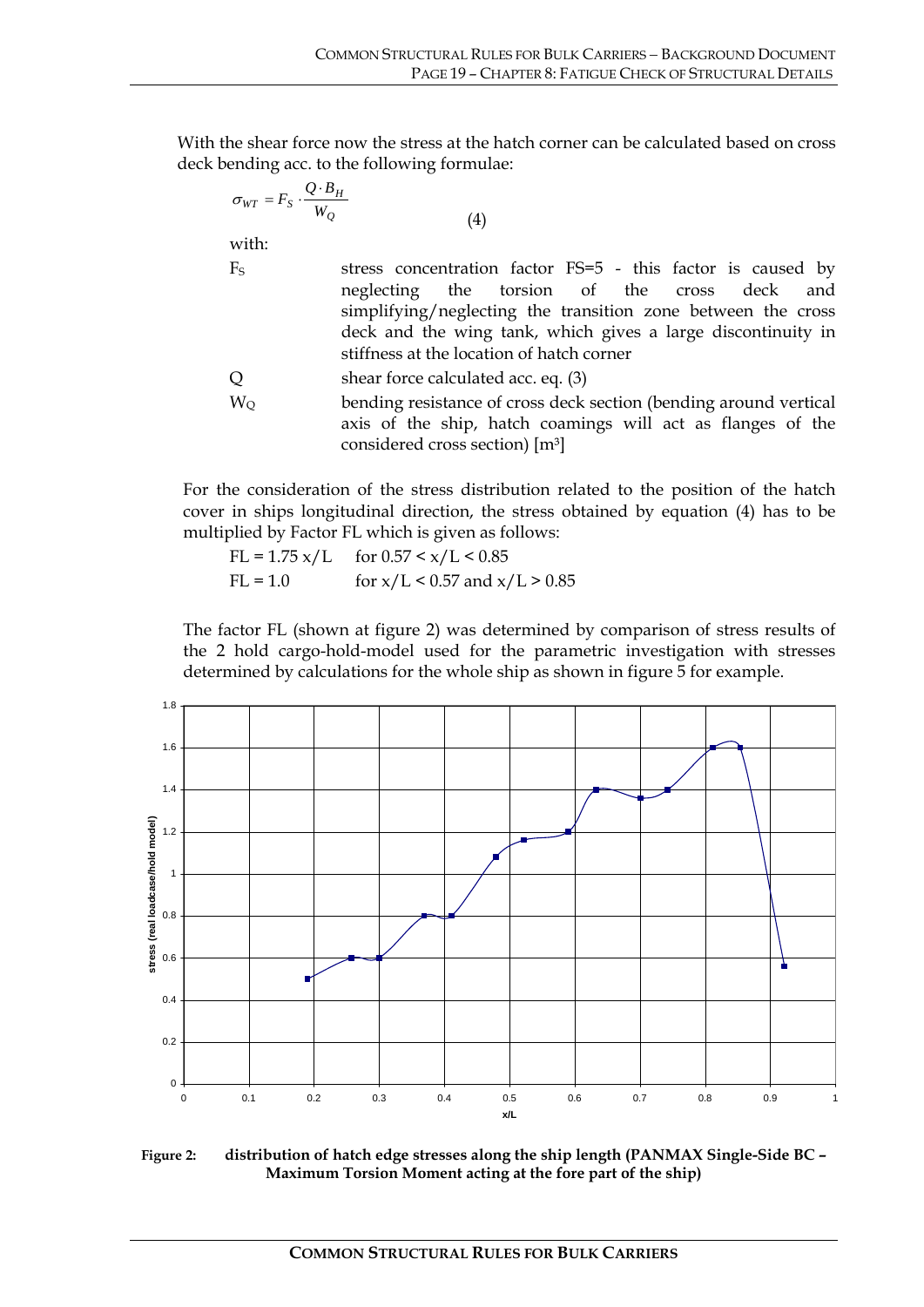#### **2.2 Nominal mean stress**

#### **2.2.1**

2.2.1.a The mean stress due to still water vertical bending moment within the cross deck is set to 0.

The correction factor for mean stress fmean is set to 0.77 which was determined by verification of the calculated results with results calculated acc. to the GL-rules. The mean stress factor is relatively large caused by the expectation of compressive residual stresses induced by thermal cutting of the hatch corner. It is expected, that these compressive stresses will remain during the ship life and no reloading effects are expected.

## **3 HOT SPOT STRESS**

## **3.1 Hot spot stress range**

## **3.1.1**

3.1.1.a The determination of the stress concentration factor Kgh is based on an adaptation of the formulation for the stress concentration factor for a stepped flat tension bar with fillet shoulder as given by Heywood [ Heywood, R. B., "Photo-elasticity for Designers", Pergamon, New York, 1969 ] to the hatch corner geometry by NK.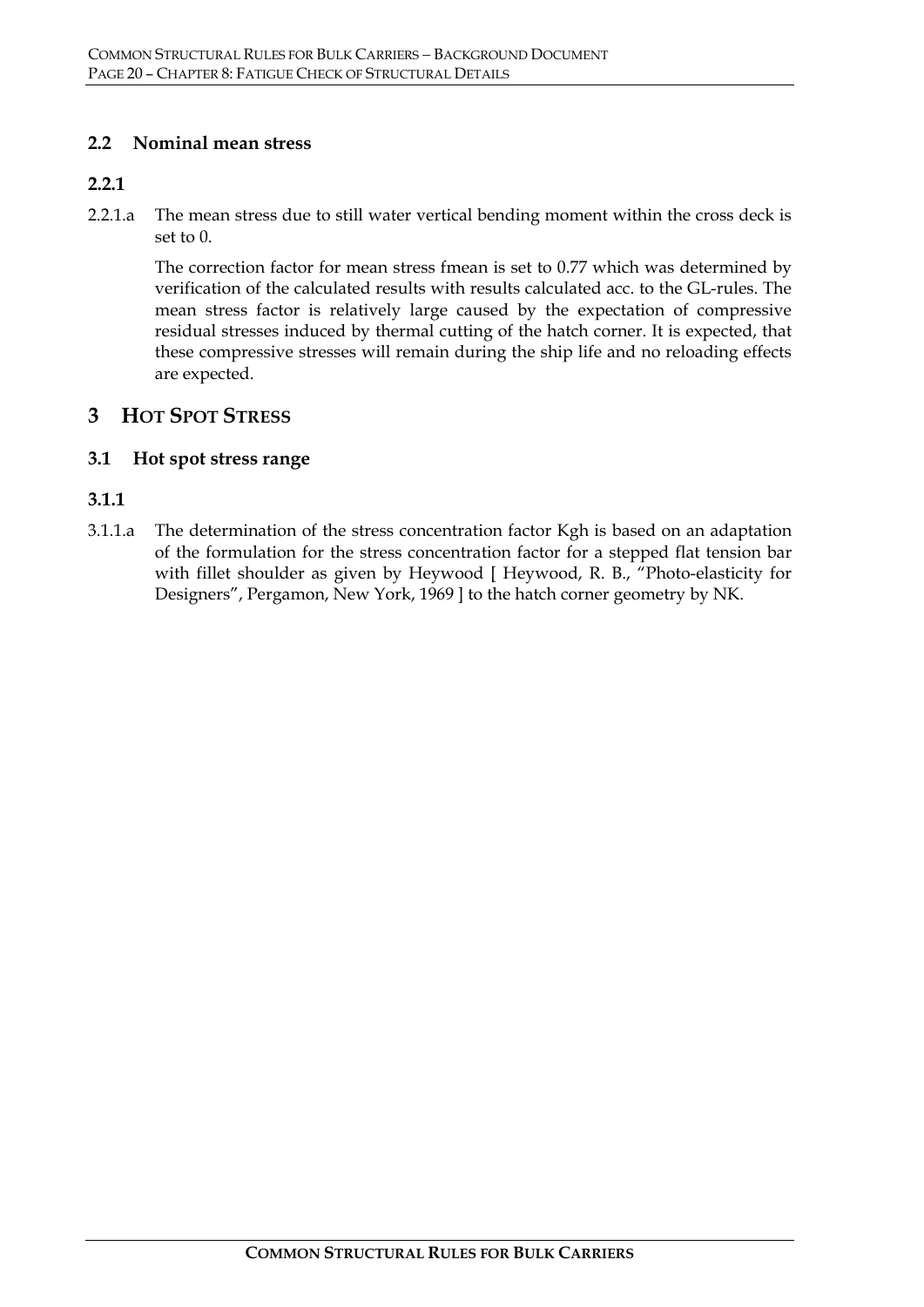## **APPENDIX 1 – CROSS SECTIONAL PROPERTIES FOR TORSION**

## **4 CALCULATION FORMULAE**

## **4.1 Torsion Function Φ**

## **4.1.1**

4.1.1.a It is considered that for this topic, no information in addition to that shown in the Rules is necessary to explain the background.

## **4.2 Co-ordinate system, running coordinate s**

## **4.2.1**

4.2.1.a It is considered that for this topic, no information in addition to that shown in the Rules is necessary to explain the background.

## **4.3 Computation of several properties for each part of the cross section**

## **4.3.1**

4.3.1.a It should be considered that the symbols used under this topic are only valid for the calculation of the properties of the parts of one cross section. They should not be confounded with the symbols and expressions used in 1.4.1

## **4.4 Computation of cross sectional properties for the entire cross section**

## **4.4.1**

4.4.1.a It should be considered that the symbols and expressions used under this topic are only valid for the calculation of the properties of the whole cross section. Expressions at the right hand side of the formulas (under the sum signs) are related to the results of 1.3.1. The results of this table should not be confounded with the symbols and expressions used in 1.3.1

## **5 EXAMPLE CALCULATION FOR A SINGLE SIDE HULL CROSS SECTION**

## **5.1 Cross section data**

## **5.1.1**

5.1.1.a It is considered that for this topic, no information in addition to that shown in the Rules is necessary to explain the background.

## **5.2 Determination of the torsion function Φ**

## **5.2.1**

5.2.1.a It is considered that for this topic, no information in addition to that shown in the Rules is necessary to explain the background.